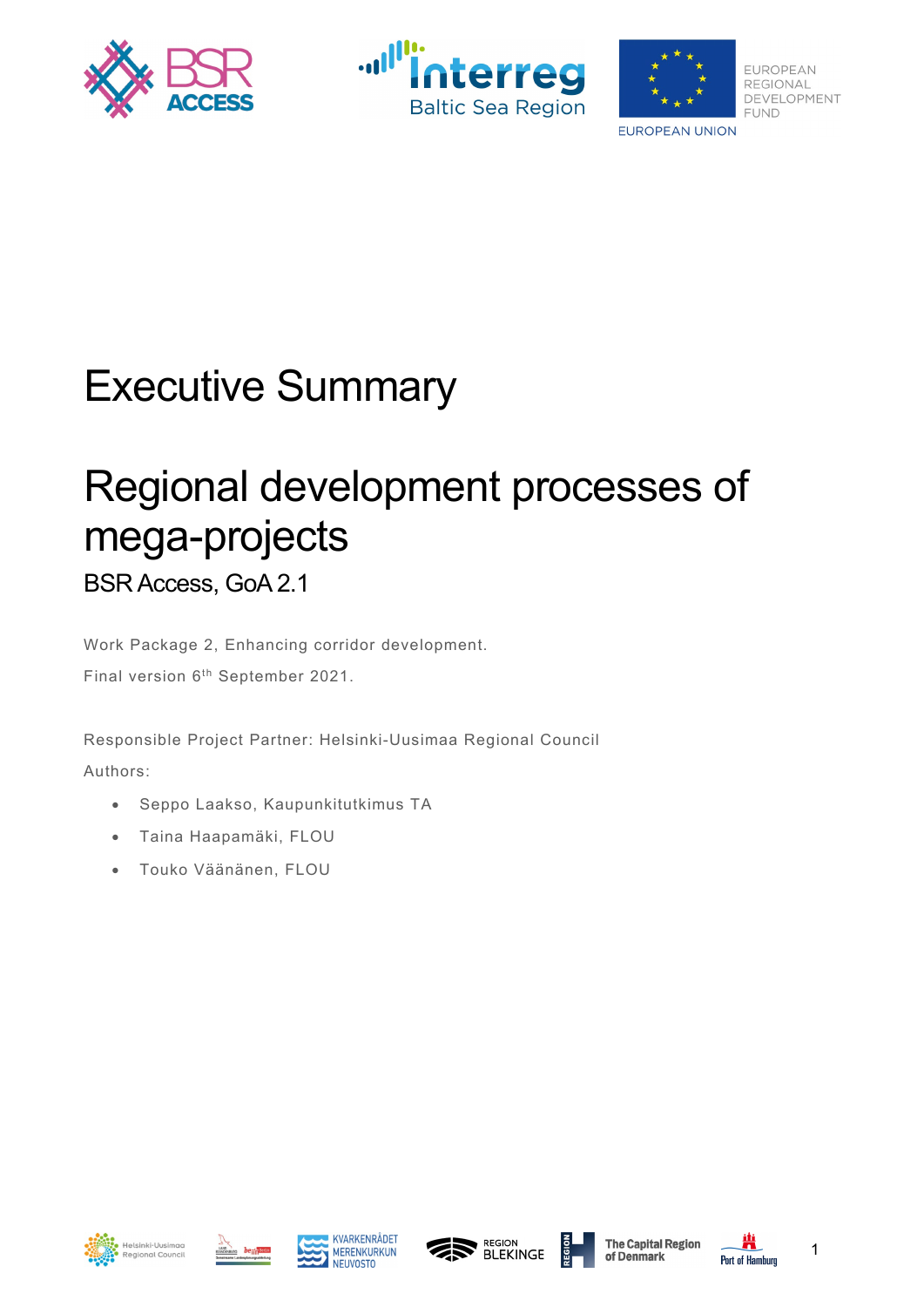





BSR Access provides a Project Platform for transport interoperability and regional development within a framework approved by the Interreg V B Baltic Sea Region Programme. This study," Regional development processes of mega-projects" is a part of BSR Access focusing on describing and analysing the wider economic impacts of selected European cross-border transport mega-projects.

Cost-Benefit Analysis on transport economic impacts has become a standardized process and achieved a strong role in the impact evaluation of large transport projects in EU and in other developed countries. There is a broad consensus that investments in transport infrastructure may have wider economic and societal impacts outside the direct external ones, but the wider effects can only exist if there are significant positive direct effects to households and firms using the transport infrastructure.

In this study we make a comparative analysis of selected cross-border transport mega-projects in Europe. How was the impact assessment carried out? What are the contents of the analysis and which methods are applied? For a background we present a framework of the economic impact analysis of transport system and accessibility changes, based on a literature review. The result, a discussion paper, will hopefully feed discussion by both planners of the transport systems and stakeholders of the EU-level and national transport policies. The discussion paper aims to support development towards more comprehensive and standardized practice of impact assessment in large transport projects in the EU.

## **Summary**

#### **Economic background**

The major priority of EU has been to integrate European countries and regions by enabling free mobility for goods, services, people, and capital. Within EU transport has been understood to be fundamental to the economy and society.

Accessibility is the basic requirement for the transport of goods and mobility of services and labour between regions, and furthermore for trade and specialization. It is also needed for migration and commuting of people. The development of transport infrastructure and accessibility has for a long time had a dramatic impact on trade, economic growth, and social change at regional, national, and even global level. However, the impacts of the transport investments in the rich, developed countries with reasonably well functioning modern infrastructure, cannot be compared with the impacts of the new railways in the nineteenth century.

In a developed, modern country transport projects do not automatically lead to significant economic impact. The precondition for the effects is that the regional economies can take advantage of the accessibility benefits created through the transport project. In addition, the planning system and policymaking must allow for changes that create the conditions for the effects to materialize.

#### **Impact analysis**

**Cost-Benefit Analysis** (CBA) is a widely used tool for evaluating projects, especially in the field of transportation. The basic concept of CBA is to evaluate a project by its consequences, weighing the benefits that incur from completing the project against the costs in doing so. To find out the costs and benefits of a project, the analyst must be able to compare the state of the world with the project and without the project. This is usually done with a model in which different effects are compared to each other to determine the total amount of benefits that accrue from the project. The usual way is to convert the benefits into monetary terms with shadow prices. Typical effects that are appraised in transportation cost-benefit analysis are: travel time savings, travel cost savings, effects on: maintenance costs, ticket sales, producer costs of public transportation, tax income, traffic safety, greenhouse gases, local pollution, and noise pollution.

**Wider economic impacts** arise because the benefit of a change in the transport system to society may differ from the benefit perceived by an individual transport user. The sum of user benefits therefore does not













2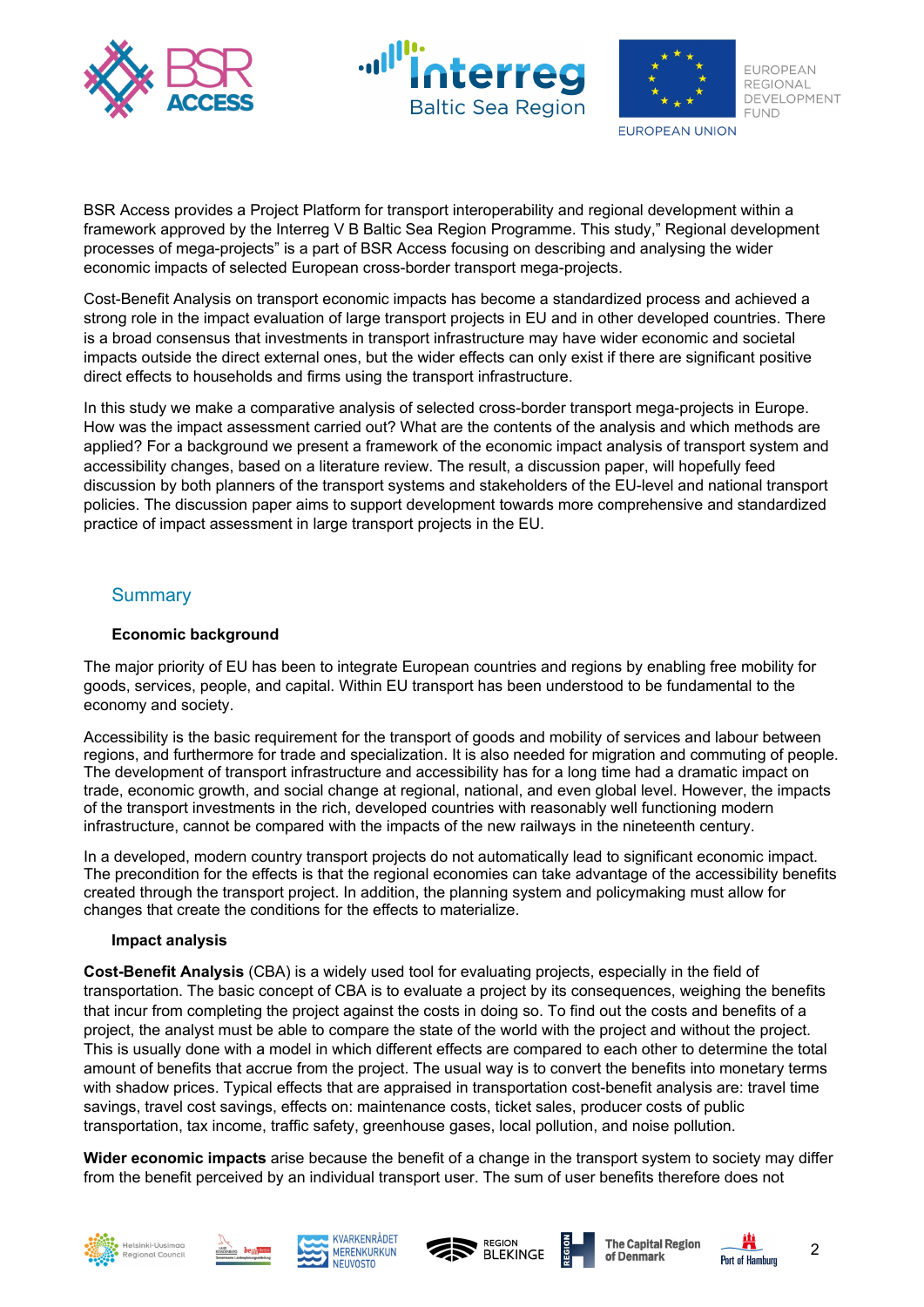





**EUROPEAN** REGIONAL DEVELOPMENT **FUND** 

**EUROPEAN UNION** 

necessarily represent the total gain to society. In addition to the direct impacts, accessibility improvements due to an investment can affect the productivity of businesses directly or materialise through the labour market, the product market or the land and property market. Lower transport costs may lead to lower production costs and better productivity. Productivity can increase along with the growth of the size or density of a city or improved transport links between urban centres or other production locations. Enhanced accessibility may lead to larger labour market areas and affect employment rates and the incomes of the working-age population. Consequently, they can influence the tax revenue of the state, municipalities, and regions. Decisions on mega-projects are normally based on national level transport policy. However, the regions and municipalities have a crucial role in creating the conditions by which the positive wider economic impacts can realize, e.g. regional and local land use planning, station area design and development, and improvement of connecting transport.

There is no generally accepted methodology or procedure for evaluating wider economic impacts, unlike in the case of cost-benefit analysis. Project evaluation guidelines for several countries assess the effects on productivity, production, and employment due to improved accessibility. There are differences in the guidelines as to whether the wider economic effects are included in cost-benefit statement or whether they are presented separately. In the case of publicly financed projects the effects of construction generated by the transport investments on economy have been comprehensively excluded from the assessments. The reasoning is that the impact of public investment on the flow of income channelled elsewhere in the economy is offset by the cost to the society. However, the impacts of major transport investments and accessibility changes on output, labour markets, migration and population and land use, as well as the effects of construction are interesting from regional viewpoint, even if some of those impacts cannot be regarded as societal benefits.

**Indirect impacts** on regional economies consist of alternative approaches to the possible additional economic effects outside the direct impacts above. It consists of various identified procedures:

- Short-term multiplier effects: The value of economic activity following the money spent on construction and purchases during the investment period.
- Long-term effects on regional economic development: The structural changes in the economic development following the primary transport effects.

An alternative approach is to identify various mechanisms by which the direct impacts are forwarded to other parts of the economy:

- Direct mechanism: The most significant impact is the reduction of transport costs. Businesses of the region are offered improved accessibility to markets and resources and, the benefits of reduced costs of transport and thus enhanced productivity.
- Indirect mechanism: "Secondary" entities such as local businesses supplying inputs to directly affected businesses.
- Induced mechanism: Increased income leads to increased spending and thus to increased demand.
- Dynamic mechanism: Long-term changes in economic development; business location patterns, work force, labour costs, competition, prices, land use changes, that in turn affect the wealth in the region.

### **Case projects**

This study is based on comparative analysis of selected mega-projects. The case projects were selected by the following criteria:

- Cross-border railway connection between at least two countries (EU's priority)
- Location in or a strong connection with the Baltic Sea region (focus of BSR Access project)
- Mega-project (estimated investments costs more than 5 billion  $\epsilon$  in 2019 price level)
- In planning or construction phase, or completed in the 2000's.











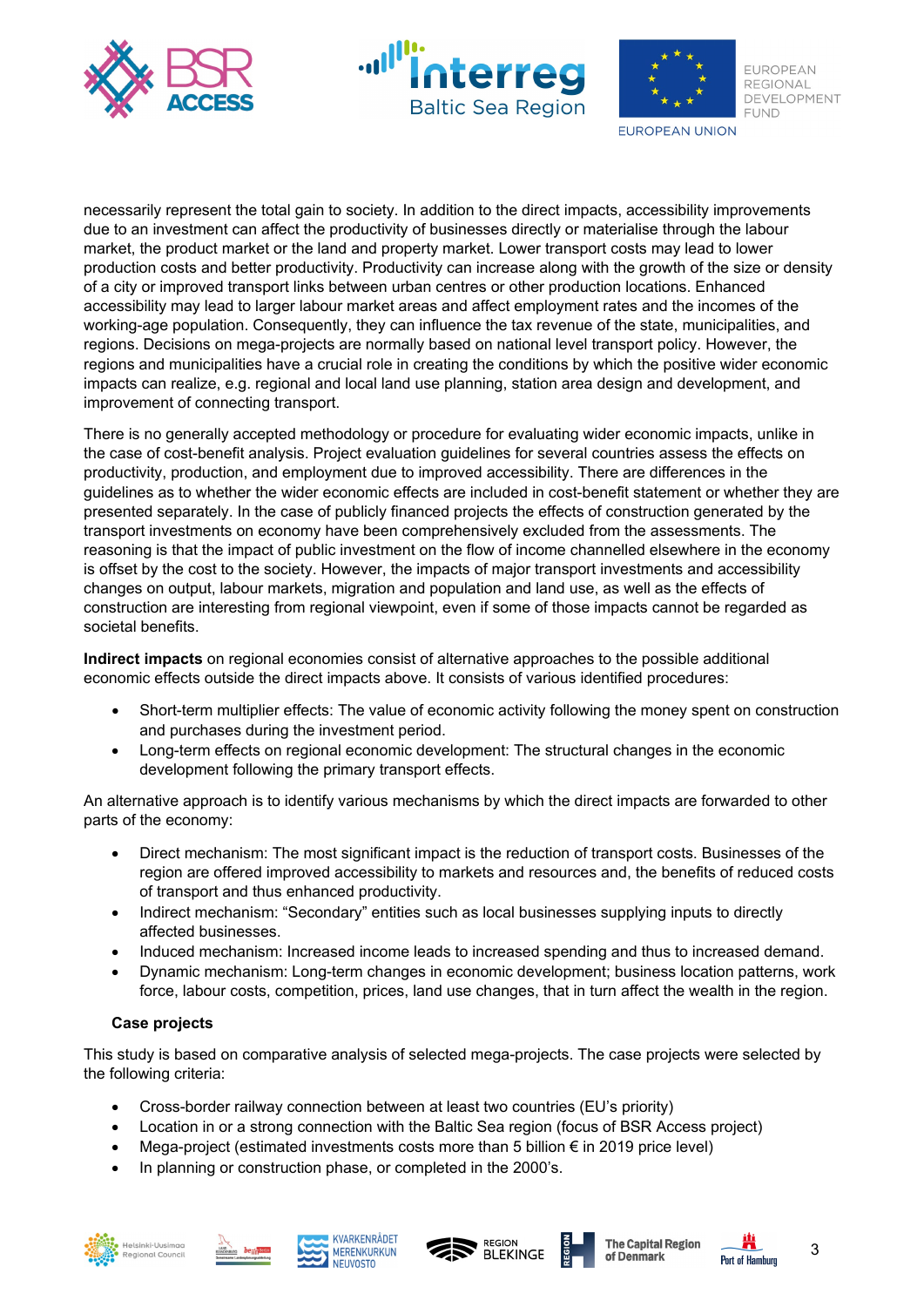





Selected projects:

- 1. Öresund Fixed Link connecting Copenhagen (Denmark) with Malmö (Sweden)
- 2. Oslo-Stockholm 2:55 project connecting Stockholm (Sweden) with Oslo (Norway)
- 3. Fehmarnbelt tunnel connecting Lolland Island (Denmark) with Fehmarn Island (Germany)
- 4. Brenner Base Tunnel connecting Innsbruck (Austria) with Fortezza (Italia)
- 5. Rail Baltica from Tallinn (Estonia) to Warsaw (Poland) over Latvia and Lithuania
- 6. Helsinki–Tallinn Railway tunnel connecting Helsinki (Finland) with Tallinn (Estonia) and Rail Baltica.

#### **Comparative study on economic impact analysis of case projects**

**Analysis of transport system and accessibility changes** of case projects is based on effective density measure. Accessibility refers to people's and goods possibility to reach places, activities and services. Transport projects increase accessibility by increasing people's and goods' mobility by decreasing travel times and travel costs. The comparison of the accessibility changes of megaprojects show that they all significantly decrease the travel time between large cities. However, most project appraisals lack a spatial analysis of accessibility changes that consider changes in reachable land use. Such analyses would help analysing regions that gain and lose due to the project.

**A standard cost-benefit analysis** was found of nearly all projects in the study. The analyses were compared in terms of effects appraised, length of the analysis period, discount factor used and general results. The costbenefit analyses showed some differences in the effects appraised, the later analyses including more detailed analysis compared to the earlier ones. The EU guidance for transportation project evaluation (2014) might have standardised the analyses since its release.

A direct comparison of the cost-benefit analyses is difficult, since the appraisal periods and discount factors differ a lot between the projects. A higher discount factor implies that the decision maker values future benefits less compared to present benefits than with a lower discount factor. Another difference in the appraisals are the exact methods for the analyses. The methods with which the benefits are appraised were not discussed in length regarding many of the projects, which makes it difficult to assess their validity. A thorough assessment of the travel time savings and travel cost savings achieved through a project requires a travel demand model and a good description of the baseline scenario and appraisal scenario. The difference in the analysis tools relates to unavailability of common travel demand models, as not every country has a national model and even when they exist, the models need to be combined when evaluating cross-border projects.

Keeping these differences in mind, the projects seemed to be socio-economically profitable with the only exception of Helsinki–Tallinn tunnel which had a Cost-Benefit-ratio (CBR) of 0.45.

There are major differences with respect to the **analysis of wider economic impacts** or **indirect dynamic long-term impacts**. In every case project selected for this study, the possibility for wider impacts outside the cost-benefit analysis have been recognized and dealt with in the documents at some level. In addition, some projects have generated studies carried out by academic researchers and various regional organisations outside the project organisations. There are major differences between projects with respect to the geographical dimension of the impact.

Brenner Pass and Fehmarnbelt have been identified by EU as bottlenecks and missing links and Rail Baltica has been named as the main missing link in their TEN-T Corridors. These projects are expected, after being completed, to increase the efficiency and decrease costs of logistics with significant economic impacts in a very large area in Europe. In addition, they are expected to create significant consumer surplus in terms of timesaving in passenger transport. Wider economic impacts have only had a minor role (if any) in the decision making of the investment. Instead, they have been used as pieces of information to improve the acceptability













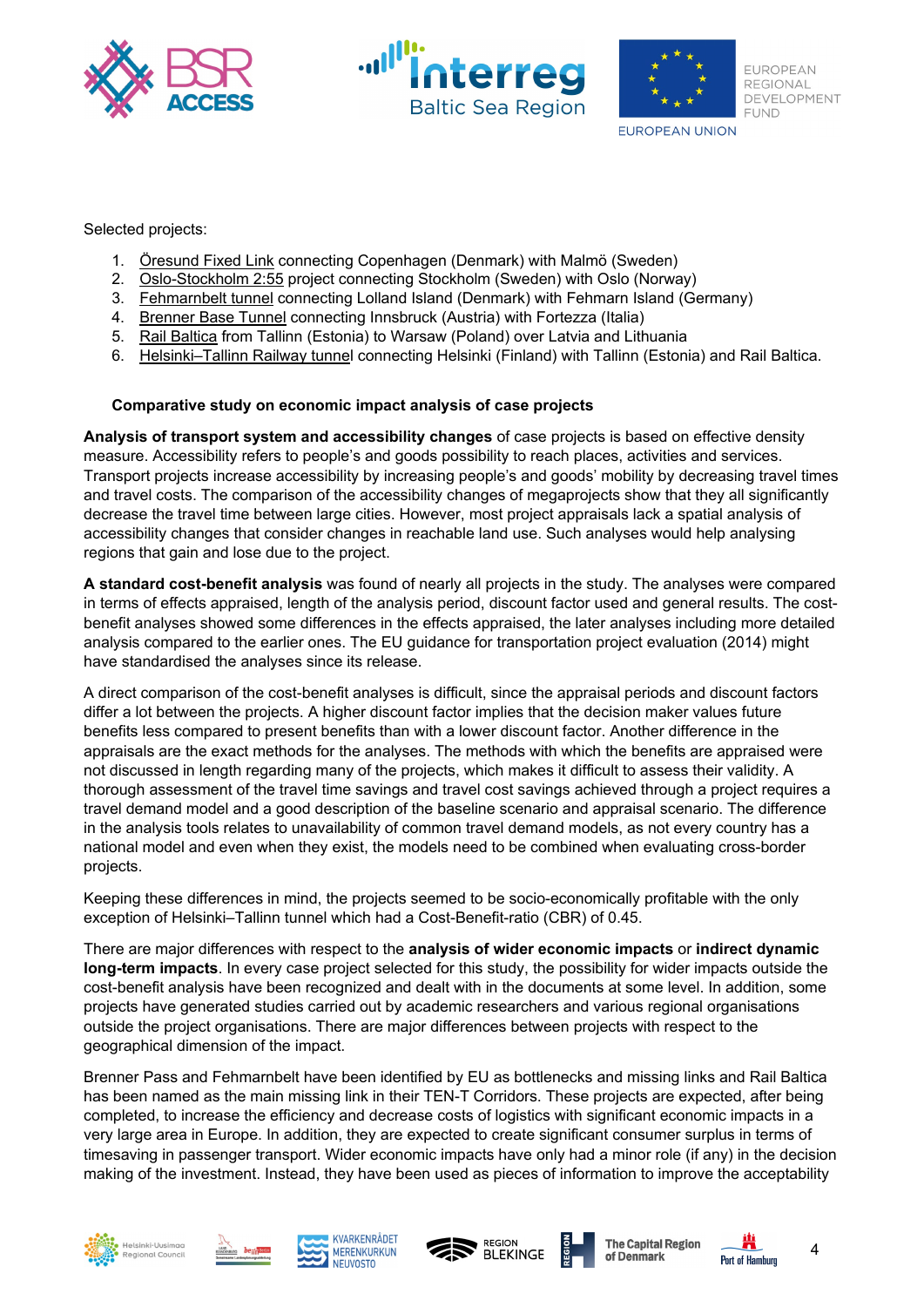





**EUROPEAN** REGIONAL DEVELOPMENT **FUND** 

**EUROPEAN UNION** 

of the projects by showing that the projects benefit the regions and the firms locating and people living there. Öresund fixed link was constructed without EU's contribution in 1990s but afterwards it has been recognized as an important link in the TEN-T network. During and after the construction of the link several studies have been published on wider economic impacts, and the regional development has been monitored by various indicators. However, when the decision of the investment was made, wider economic impacts did not have a major role.

Oslo-Stockholm 2:55 and Helsinki-Tallinn fixed link represent very different cases, with the focus in the economic impacts on the major city regions in both ends of the connection, and in the case of Oslo-Stockholm also in the station regions alongside the rail. The focus of both projects is passenger transport while they would also serve logistics. Direct impacts are mainly based on time savings of passengers, especially business journeys and commuting. There are high expectations of significant direct benefits via consumer surplus but also wider economic impacts via labour markets, property markets and agglomeration. In these projects wider economic impacts have been studied within the project separately or as a part of the feasibility studies, applying various approaches and methods. While the decisions of implementing the projects have not been made it is too early to conclude what is the role of this information in the decision making.

## **Conclusions**

## **Cost-Benefit Analysis**

The impacts that are appraised in modern CBA are quite standardized. The appraisal methods however are rarely discussed, and it is difficult to validate the results. For example, the social discount rate adopted in the EU appraisal seems high compared to national guidelines.

The cost-benefit ratios (CBR) are generally above one in the case of projects having proceeded to the construction phase and having received AU funding. The CBR of the Helsinki-Tallinn tunnel project (FinEst Link organised by the states, regions, and capital cities) is the main exception with CBR under 0.5. This is one reason why the project has not proceeded. The appraisals seem to matter for the decision-making of the projects.

A critical component within the CBA is the estimation of the expected passenger and cargo volumes with assumed prices. Transport volumes significantly affects the results of consumer surplus estimates. The CBAreports and other documents are not in all cases transparent with respect to the models and assumptions with respect to demand volumes.

Is there a tendency to over-estimate transport volumes? For example, the two Helsinki-Tallinn tunnel planning projects ended up to very different estimates with respect to the passenger volume in 2050: FinEst Link: 12.5 million, FinEst Bay 52 million.

Another critical component is the investment cost which in many cases ends up to significantly larger sums than estimated in the planning phase. However, there were not enough data available to carry out a cost history analysis in this study.

We recommend that in all publicly financed major project the estimations of passenger and cargo volumes and investment costs should be verified by an expert body that is completely independent of the client, financiers and those responsible for the design and initial calculations.











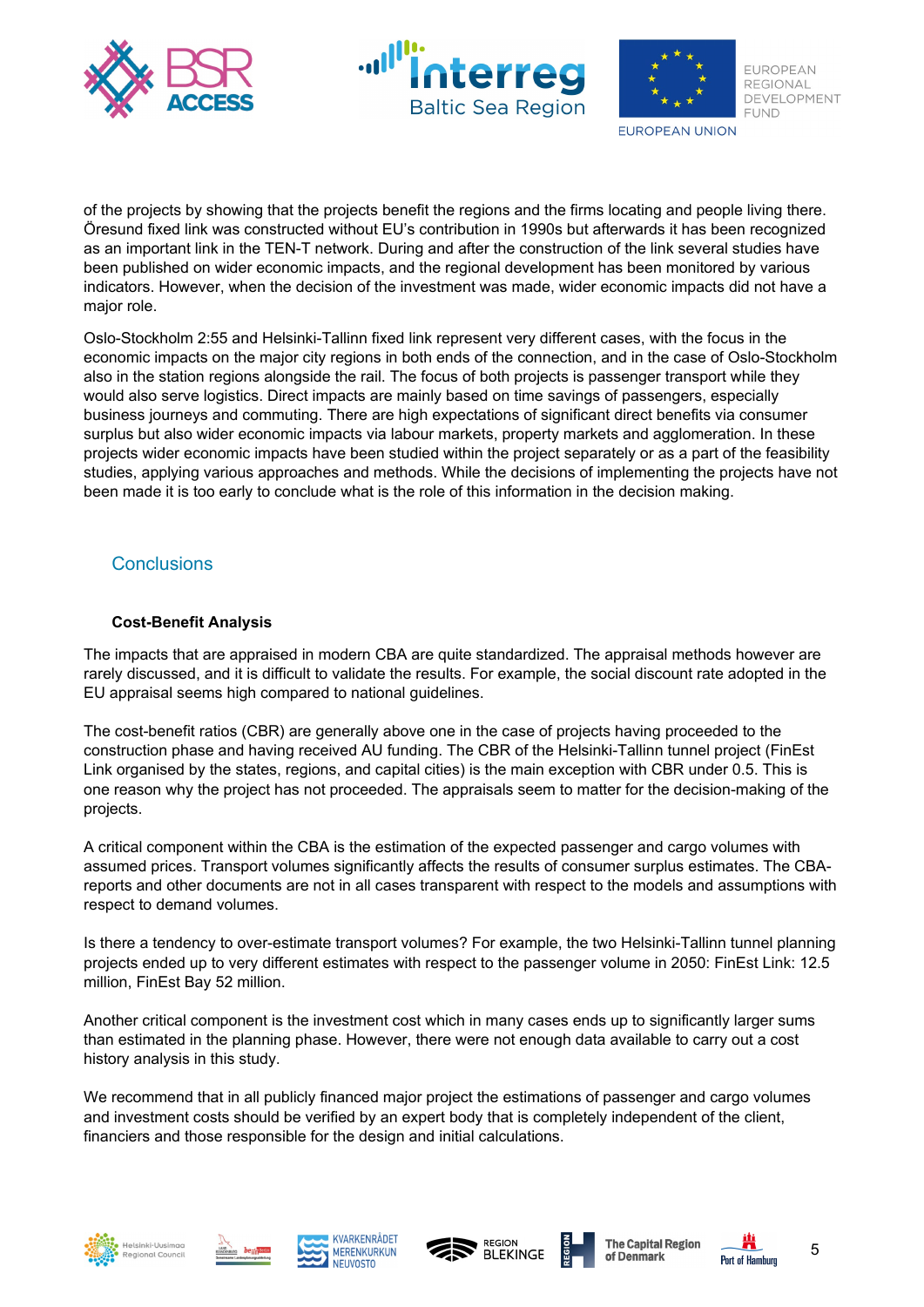





For the comparative analysis of the mega-projects, it is important that the main documents of the project from all stages of the project are publicly available, especially if the project receives funding from EU.

#### **Wider economic impacts**

There are major differences between mega-projects with respect to their capacity to generate wider economic impacts. These impacts seem to have a minor role in the decision making of transport projects having a high priority in the EU's transport strategy. The logistic importance of a potential transport infrastructure project in some of the TEN-T corridors is a key factor in the decision making and financing. Especially the TEN-T "missing link" projects have normally high CB-ratios which is an important criterium in the decision making.

The projects connecting two or more cities by rail and focused on passenger transport have a major challenge to show that project may have wider benefits. These projects may have significant wider impacts due to agglomeration, labour markets, and land use, in addition to direct net benefits. But there may also exist negative impacts outside the projects impact area, due to shifts of population, firms, and jobs between locations, and they should also be counted. The problem is that the methods and data are still underdeveloped and not standardized for this kind analysis. It is also possible that such wider impacts do not exist which could be considered as net benefits in addition to the direct impacts calculated in the CBA. Still, for example real estate development potentials and other land use impacts may be important at regional and local level even, when they may add nothing to the CBA.

We recommend that projects in which passenger transport plays an important role are required to analyse the wider impact, from the viewpoint of regional changes of at least enterprises, labour markets, land use and population. The analysis should include the potential shifts of activities between the regions and both the positive and negative effects in various regions involved.

In the analysis of wider impacts, it is important also to identify the conditions by which the positive impacts can be realized, e.g., regional development strategy, cooperation between regions, land use planning, station design, and development of transport connections. Another important issue is, how can the negative impacts in the outside locations be prevented?

It should also be noted that the impacts on transport volumes via labour markets and land use changes should be included in the CBA. For example, if improved accessibility due to a new railway connection lead to the real estate development and new inhabitants and jobs in station neighbourhoods, this may provide additional users and increasing demand for the railway. This can be considered if the demand forecasting is dealt with as an iterative process.

In any case, wider impacts have a role in political discussion, marketing of the project and improving its acceptability.

A lot of new research has been published on wider economic impacts since year 2000. New articles and reports seem to show that impacts are generally smaller than thought earlier (in 1990s). Impact mechanisms are also better known. In addition, national instructions for impact evaluation have been developed in many BSR Access countries.

#### **Decision making and finance**

Most of the case project have their origins far behind in the history. First initiatives have been presented several decades ago in several cases.

Transportation projects compete especially about time in parliamentary decision-making processes. Crossborder projects are not necessary very high on the priority list of national governments, compared with













6